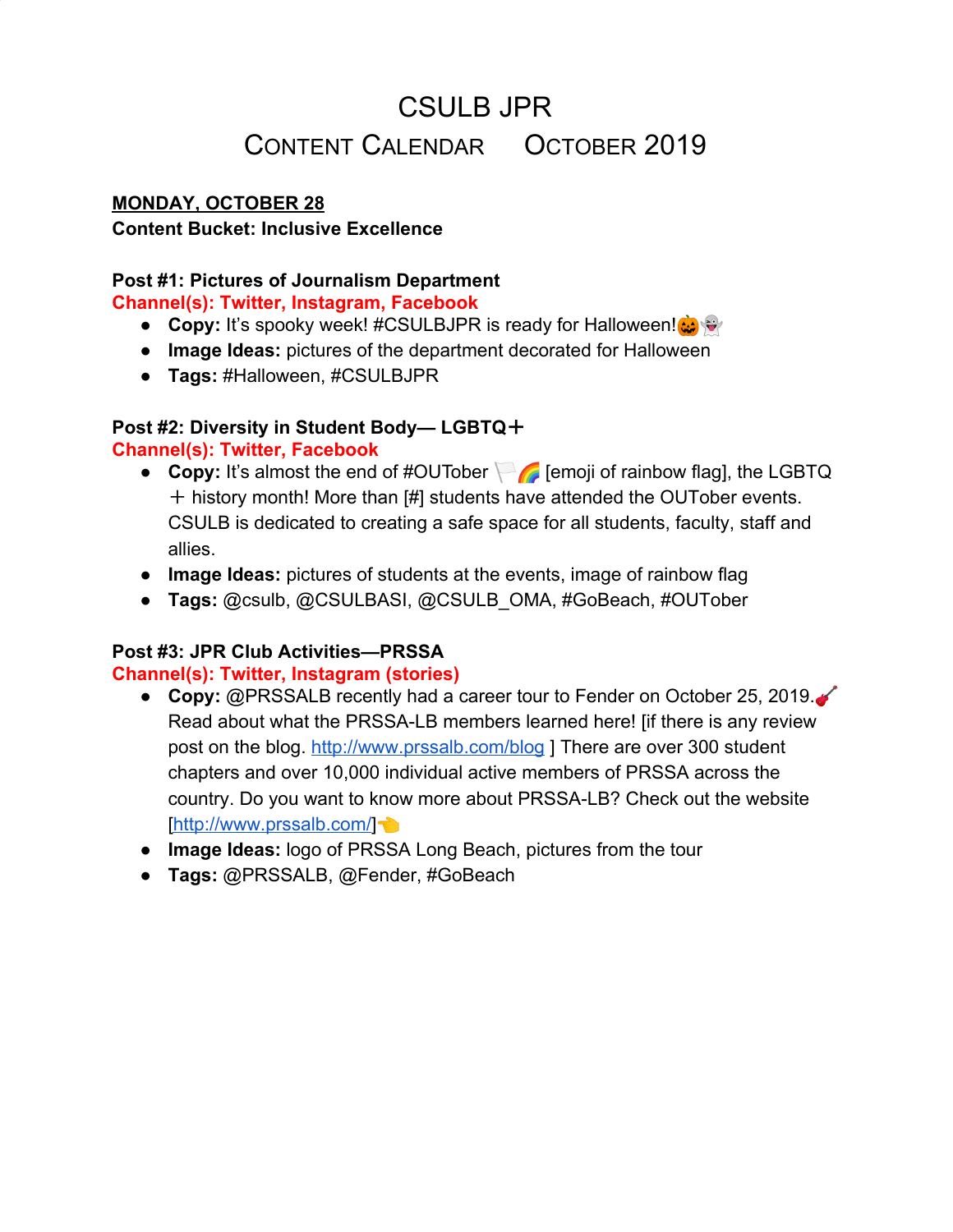### **TUESDAY, OCTOBER 29**

#### **Content Bucket: Intellectual Achievement**

#### **Post #1: AP Style Tip**

#### **Channel(s): Twitter, Instagram (stories)**

- **Copy:** According to AP Style, it's jack-o'-lantern. **(a)** Don't forget the apostrophe! You are welcome
- **● Image Ideas:** image of jack-o'-lanterns with "AP Style Tip" layered, gif of jack-o'-lanterns.
- **● Tags:** @APstylebook, #APstyle

### **Post #2: International Opportunities— Outbound Students**

#### **Channel(s): Twitter, Facebook**

- **Copy:** Have you thought about studying abroad? Not sure where to start? CSULB offers flexible and affordable opportunities for studying abroad through programs at universities throughout the world Yes, units earned abroad count toward your degree at CSULB. Read about outbound students' experience [\[https://csulbgoingglobal.wordpress.com/\]](https://csulbgoingglobal.wordpress.com/)! Also, you can learn about JPR students' study-abroad experiences here! [\[http://www.cla.csulb.edu/departments/journalism/academics/study-abroad/](http://www.cla.csulb.edu/departments/journalism/academics/study-abroad/) ]
- **● Image Ideas:** pictures of outbound students, images/gifs of an airplane.
- **● Tags:** @csulb, @CSULBAbroad, #GoBeach, #StudyAbroad

#### **Post #3: Faculty Spotlight**

#### **Channel(s): Twitter, Instagram, Facebook, LinkedIn**

- **Copy:** Today's faculty spotlight is professor Jennifer Newton! She is a seasoned public relations professional specializing in digital media and integrated marketing communications. Newton teaches public relations classes and serves as a department academic adviser. She is also the business, advertising and public relations adviser for the Daily 49er and DIG MAG. Her advice to JPR students is "[quotes from Newton]." Have you taken her classes yet? Comment below/ reply to let us know!
- **● Image Ideas:** headshot of professor Newton, pictures of her in classroom
- **● Tags:** @mrs\_newton, @daily49er, @DIGMAG, #csulbjpr, #GoBeach, #FacultySpotlight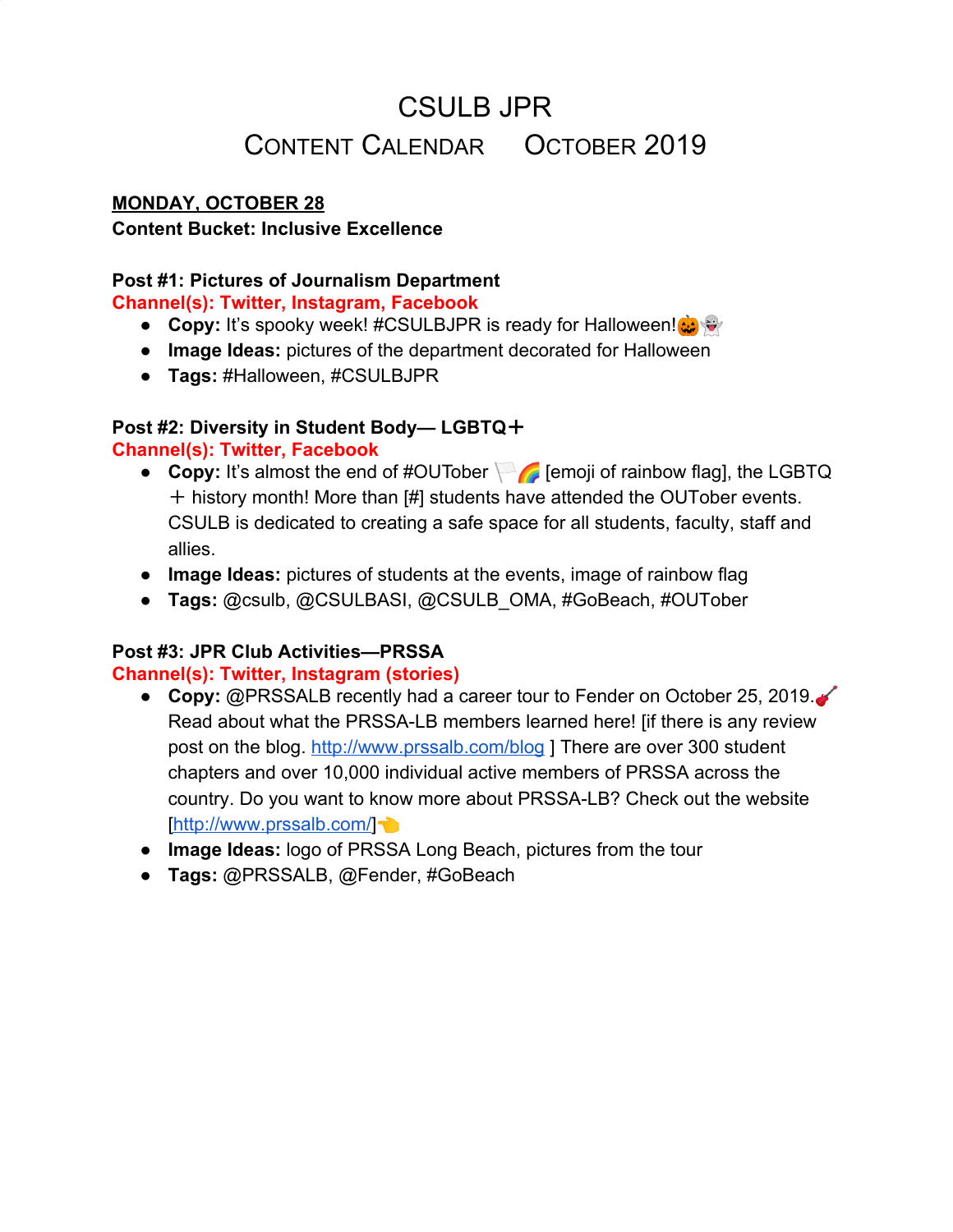### **WEDNESDAY, OCTOBER 30**

#### **Content Bucket: Inclusive Excellence**

#### **Post #1: JPR Club Activities— NAHJ**

#### **Channel(s): Twitter, Facebook**

- **● Copy:** Did you know the meetings of CSULB National Association of Hispanic Journalists (NAHJ) are open to all students regardless of race or ethnicity? CSULB-NAHJ arranges for tours of media companies in the regions, brings professionals to campus, facilitates ways for students to enhance their skills and supports students attending conferences and workshops. Do you want to know more about NAHJ? Check out the website [[https://nahj.org/\]](https://nahj.org/)
- **● Image Ideas:** pictures of CSULB-NAHJ members, pictures of its leaders
- **● Tags:** @csulbnahj, @officialnahj, #CSULBNAHJ, #GoBeach

#### **Post #2: Safe: Campus Police**

#### **Channel(s): Twitter, Instagram (stories)**

- **● Copy:** Are you following the official account of the CSULB Police Department on [Twitter/Instagram]? Although it is not monitored 24/7, it informs us about the safety on campus and keeps us updated in a timely manner. Also, don't forget about K9 Avery!  $\mathbf{r}$
- **● Image Ideas:** pictures of police officers, pictures of K9 Avery
- **• Tags:** @CSULBPolice (Twitter), @csulb\_police (IG), @k9\_avery, @csulb, #GoBeach

#### **Post #3: Pictures of Campus Landmarks— The Walter Pyramid Channel(s): Twitter, Instagram, LinkedIn**

- **● Copy:** The home of Long Beach State basketball and volleyball for over 20 years, the Walter Pyramid has become a nationally recognized icon for the university and the city of Long Beach  $\mathcal{L}$  The Walter Pyramid is believed to be the largest space-frame structure in North America. The 2019-20 basketball season is coming! Check out the event calendar [\[https://ev6.evenue.net/cgi-bin/ncommerce3/SEGetEventList?linkID=twcsulb&gro](https://ev6.evenue.net/cgi-bin/ncommerce3/SEGetEventList?linkID=twcsulb&groupCode=&timeDateFrom=2019-11-1-00.00.00&timeDateTo=2019-11-30-24.00.00&grandParent=) [upCode=&timeDateFrom=2019-11-1-00.00.00&timeDateTo=2019-11-30-24.00.0](https://ev6.evenue.net/cgi-bin/ncommerce3/SEGetEventList?linkID=twcsulb&groupCode=&timeDateFrom=2019-11-1-00.00.00&timeDateTo=2019-11-30-24.00.00&grandParent=) [0&grandParent=\]](https://ev6.evenue.net/cgi-bin/ncommerce3/SEGetEventList?linkID=twcsulb&groupCode=&timeDateFrom=2019-11-1-00.00.00&timeDateTo=2019-11-30-24.00.00&grandParent=).
- **● Image Ideas:** pictures of the Walter Pyramid (inside and outside), picture of a basketball game
- **● Tags:** @csulb, @LBSUAthletics, #GoBeach, #thePyramid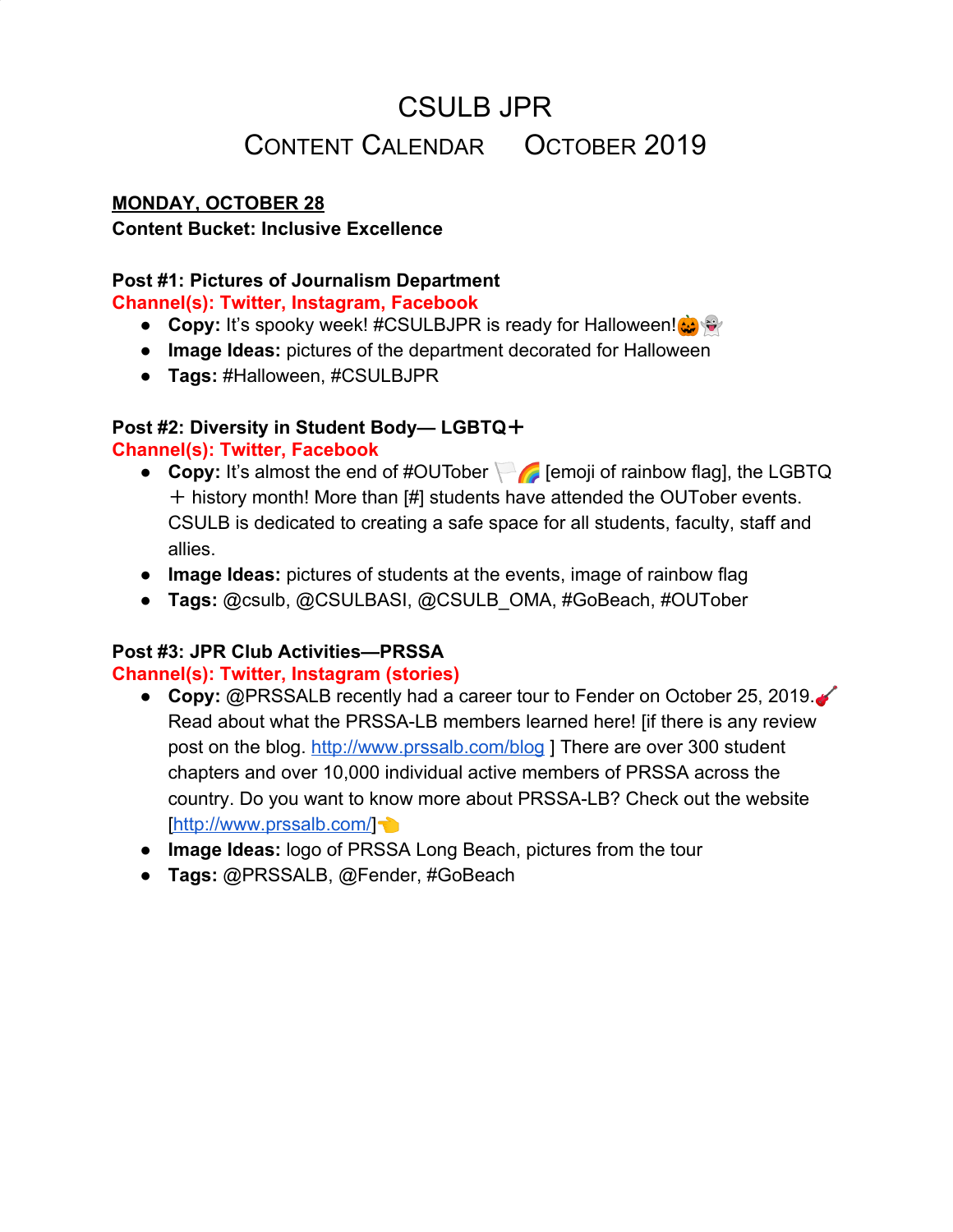### **THURSDAY, OCTOBER 31**

#### **Content Bucket: Public Good**

#### **Post #1: Events in the Community that Would be of Interests or benefit JPR students— the Queen Mary's Dark Harbor**

#### **Channel(s): Twitter, Instagram (stories)**

- **Copy:** Have you got enough horror for this Halloween already?  $\bullet$  Are you too busy with your assignment to get haunted tonight? The Queen Mary's Dark Harbor goes on until November 2! Get your ticket here [\[https://www.queenmary.com/calendar-of-events/dark-harbor/dh-calendar/\]](https://www.queenmary.com/calendar-of-events/dark-harbor/dh-calendar/).
- **● Image Ideas:** pictures of the Queen Mary, gifs of ghost (not so scary ones)
- **● Tags:** @TheQueenMary, #Halloween, #LongBeach

### **Post #2: Events in the Community that Would be of Interests or benefit JPR students— Dia de los Muertos: Community Workshop & Performance**

#### **Channel(s): Twitter, Instagram (stories)**

- **● Copy:** Are you looking for a free local event for tomorrow? Here is a suggestion. Museum of Latin American Art (MOLAA) holds an event, Dia de los Muertos: Community Workshop & Performance, to celebrate the Day of the Dead For more information, visit here [\[https://molaa.org/events/dia-de-los-muertos-community-workshop-2019](https://molaa.org/events/dia-de-los-muertos-community-workshop-2019)]. MOLAA is the only museum in the United States dedicated to modern and contemporary Latin American and Latino art.
- **● Image Ideas:** images or gifs of painted skulls, map of MOLLA.
- **● Tags:** @molaa, #DayoftheDead, #DiaDeLosMuertos, #LongBeach

#### **Post #3: Old Pictures of Campus— 50th Anniversary Celebration Channel(s): Twitter, Instagram, Facebook**

- **● Copy:** It's #throwbackthursday! These pictures were taken 20 years ago at various events for the 50th Anniversary Celebration of CSULB departments, student groups, staff organizations, emeritus faculty and staff and community partners were invited to plan events, receptions and activities which had a theme related to the celebration.
- **● Image Ideas:** pictures of the 50th Anniversary Celebration
- **● Tags:** @csulb, #GoBeach, #throwbackthursday